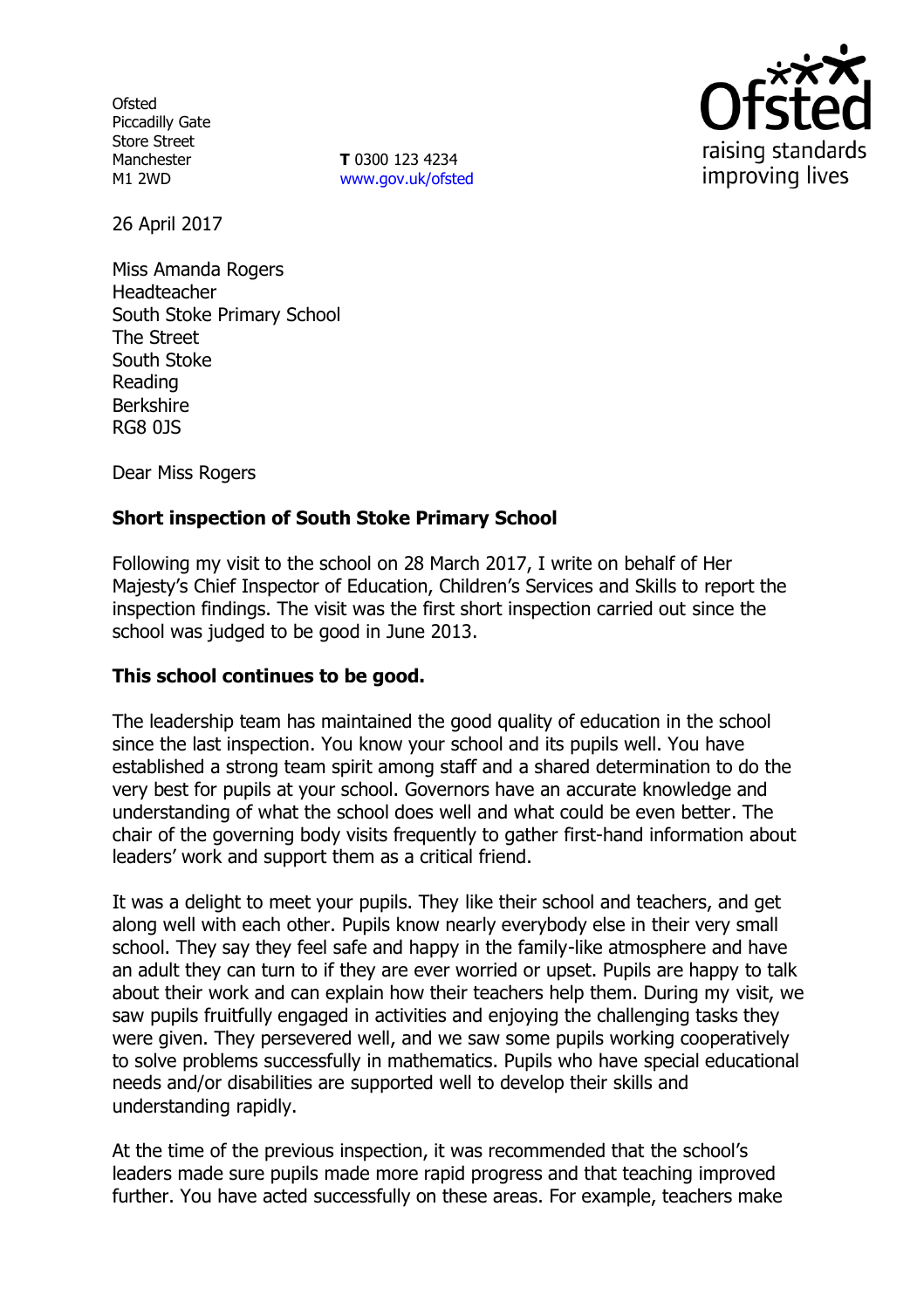

more effective use of their teaching assistants and pupils are given suitably challenging work. Teachers understand the barriers that some pupils have to learning, and provide them with effective support to overcome them. They liaise closely with teaching assistants to plan suitable activities and to check on pupils' progress. Your insistence that teachers give meaningful feedback to pupils on their work is producing results. Teachers concentrate on what pupils need to do next to make progress. Pupils respond positively to teachers' advice and say it is helping them to improve.

Historic information shows that in 2016 although Year 6 pupils made strong progress in reading and writing, they made less progress in mathematics, and none reached the higher standards in writing. You have ensured that teachers have upto-date training in teaching aspects of writing and mathematics. By working with other local schools to look at and compare pupils' written work, you have helped teachers understand the expected standards in writing and mathematics.

You have focused successfully on meeting the individual needs of pupils, improving teaching in writing and mathematics and ensuring that pupils attend more regularly. As a result, current pupils make much stronger progress in writing and mathematics than in the past. Attendance rates have increased noticeably, particularly for boys. However, this improving picture has not been sustained for enough time to eradicate all gaps between the attendance and performance of pupils in your school compared with other pupils nationally.

Parents are very positive about your school. In your own school's questionnaire and on the online survey, Parent View, all parents who responded said they would recommend your school to other parents. As well as being pleased with the progress their children were making, many parents commented on how happy their children are at the school. This was summed up by one comment: 'Watch them in the playground. I challenge you to find nicer, kinder, happier kids.'

## **Safeguarding is effective.**

Staff are well aware of their safeguarding responsibilities. Several parents commented that adults at the school take great care of their children. Staff know each pupil well and recognise changes, for example, in behaviour. Almost all staff have had paediatric first-aid training, which provides more than adequate cover to treat pupils' minor injuries and respond quickly to medical emergencies.

School leaders ensure that all arrangements to safeguard pupils are effective and that detailed records are kept and stored securely. Staff are trained appropriately in keeping pupils safe. Adults know the policies and procedures to follow if they have a concern about a pupil. Health and safety guidelines are followed closely. For example, there are regular emergency evacuation practices, and comprehensive risk assessments are carried out for school trips.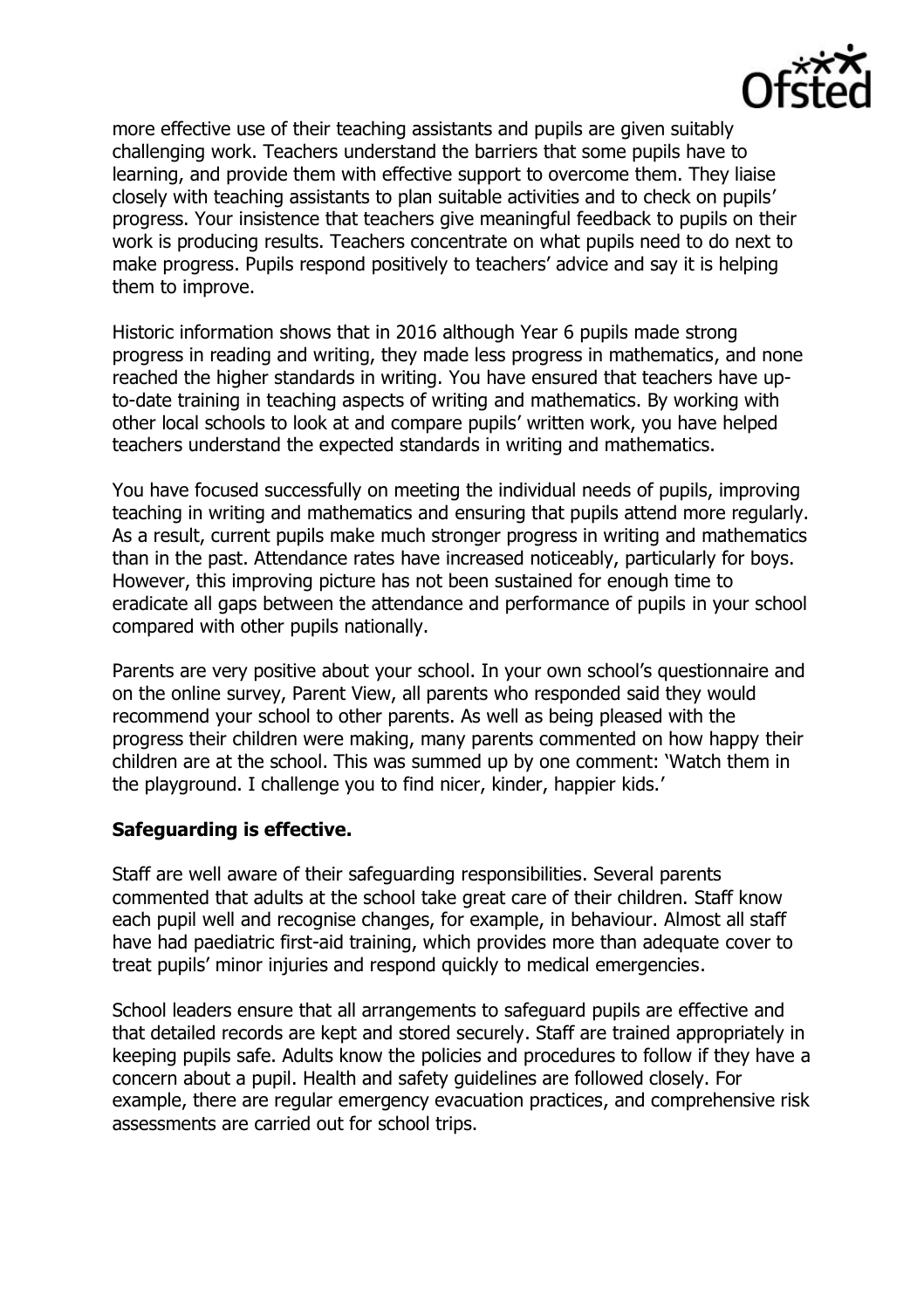

# **Inspection findings**

- During this inspection, I focused on how leaders ensure that current pupils, particularly the most able, make rapid progress in writing and mathematics, and how effectively pupils who have special educational needs and/or disabilities are supported. I also investigated the impact of the headteacher's drive to improve attendance.
- $\blacksquare$  Pupils make rapid progress from their starting points in writing. They are given many opportunities to write extended pieces for a wide range of purposes. They develop a clear understanding of different styles of writing. Teachers assess the quality of their writing accurately and provide pupils with helpful feedback on how to improve their work. As a consequence, pupils know what they need to do next, and act upon this advice. Pupils' handwriting shows clear development, although the quality of their spelling and punctuation is variable.
- Work in pupils' mathematics books shows clearly that they develop strong fluency, particularly in calculation. Teachers provide an effective range of activities to help pupils to develop their problem-solving and reasoning skills. Tasks are challenging and pupils are expected to use their mathematics in other subjects, such as measuring water displacement in science. Pupils' thinking is stretched appropriately, including suitable challenge for the most able. However, we agreed that sometimes teachers do not move pupils on to even more challenging work as soon as they could.
- You and your teaching team know your pupils well. You have clearly analysed the barriers that might restrict the progress of pupils who have special educational needs and/or disabilities, of whom there is a significant proportion in each class. Teachers make effective use of this knowledge to plan appropriate extra help for these pupils so that they make similar progress to their classmates.
- You identified attendance as an area for improvement. You know that with a small school population, one pupil's absence will greatly affect overall attendance figures. The steps you have taken, including warning parents of the impact of absence on pupils' learning, have reduced absence rates. Although, currently, attendance is better this year than last, it remains below national figures.

## **Next steps for the school**

Leaders and those responsible for governance should ensure that:

- $\blacksquare$  the improvement in current pupils' progress is sustained through consistently high levels of challenge
- $\blacksquare$  they continue the drive to improve pupils' attendance so that it at least matches national figures.

I am copying this letter to the chair of the governing body, the regional schools commissioner and the director of children's services for Oxfordshire. This letter will